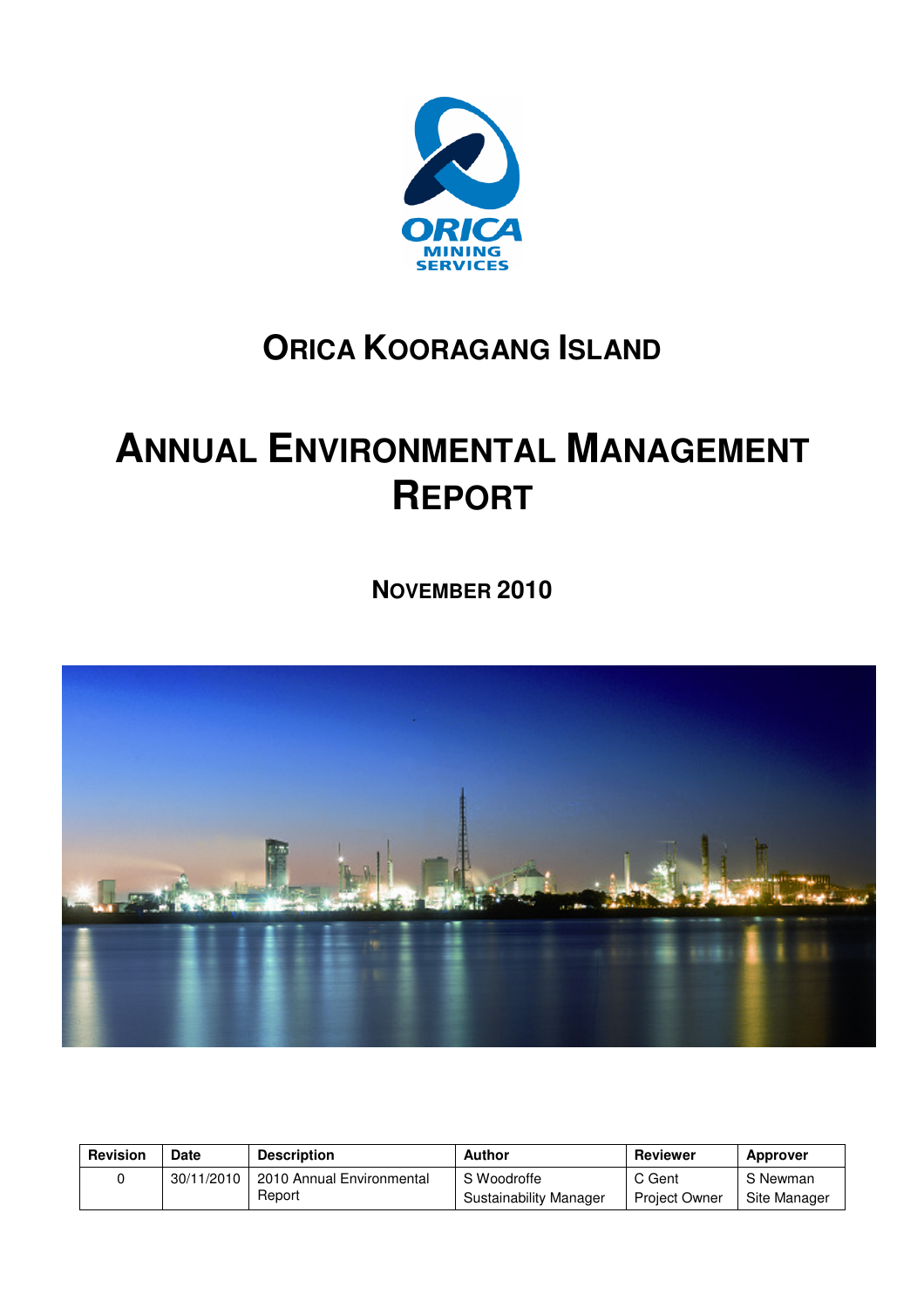### TABLE OF CONTENTS

|                         | $\mathbf{1}$                                                                                                         |  |
|-------------------------|----------------------------------------------------------------------------------------------------------------------|--|
|                         | 1.1                                                                                                                  |  |
|                         | $\mathbf{2}$                                                                                                         |  |
| 3                       |                                                                                                                      |  |
| $\overline{\mathbf{4}}$ |                                                                                                                      |  |
|                         | 4.1                                                                                                                  |  |
|                         | 4.1.1                                                                                                                |  |
|                         | 4.1.2                                                                                                                |  |
|                         | 4.2                                                                                                                  |  |
|                         | 4.2.1                                                                                                                |  |
|                         | 4.2.2                                                                                                                |  |
|                         | 5                                                                                                                    |  |
|                         | ${\it EVVIRONMENTAL MONITORING} \label{thm:non-convex} {\it EVVIRONMENTAL MONITORING} \label{thm:non-convex}$<br>5.1 |  |
|                         | 5.2                                                                                                                  |  |
|                         | 6                                                                                                                    |  |
|                         | 7                                                                                                                    |  |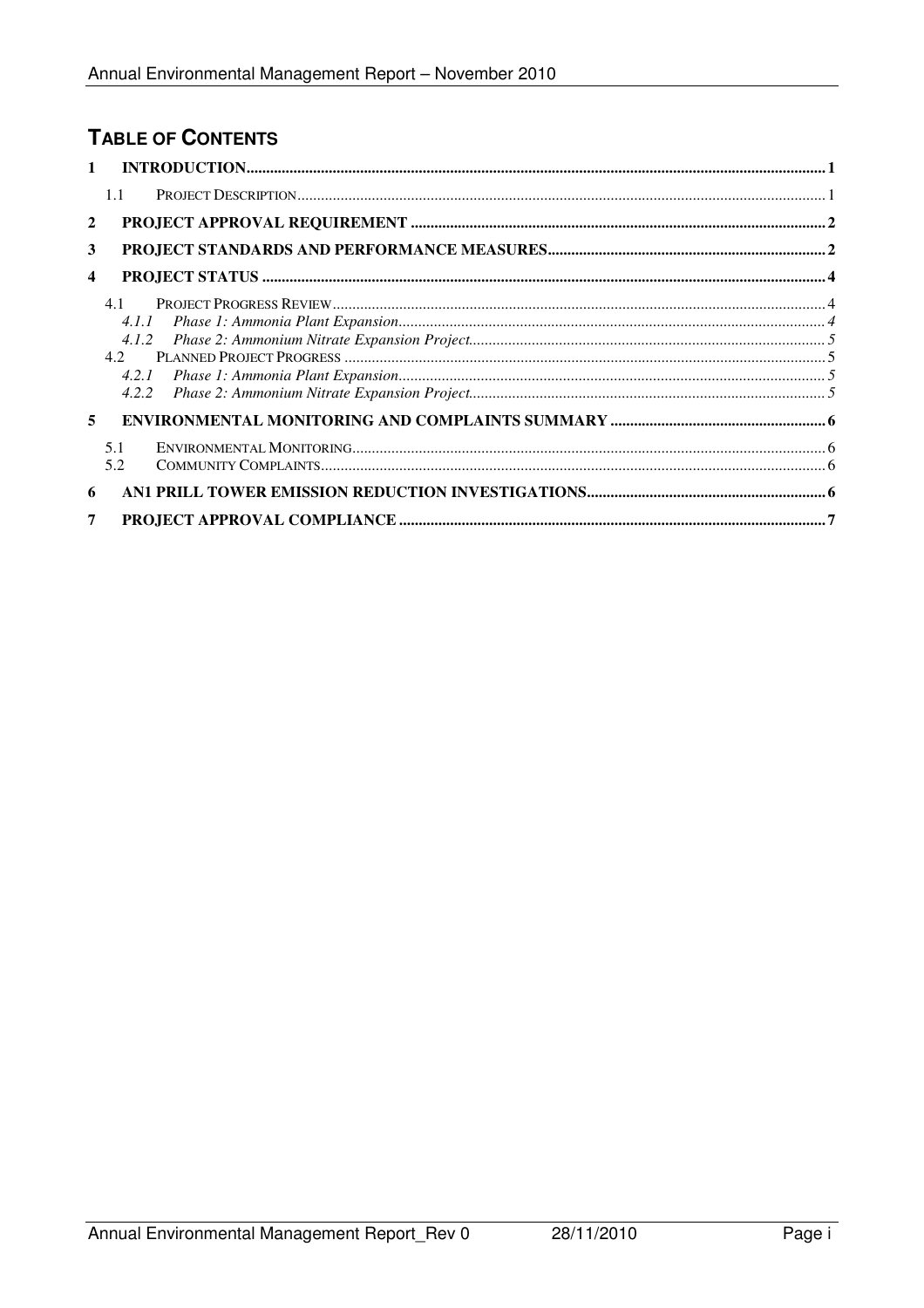| <b>ABBREVIATIONS</b> |  |  |  |  |
|----------------------|--|--|--|--|
|----------------------|--|--|--|--|

| AN <sub>3</sub> | No. 3 Ammonium Nitrate Plant                          |
|-----------------|-------------------------------------------------------|
| <b>CSEMP</b>    | Construction Safety and Environmental Management Plan |
| <b>DECCW</b>    | Department of Environment, Climate Change and Water   |
| <b>DoP</b>      | Department of Planning                                |
| EPL             | <b>Environment Protection Licence</b>                 |
| <b>HAZOP</b>    | Hazard and Operability Study                          |
| ktpa            | kilo tonnes per annum                                 |
| NAP4            | No. 4 Ammonium Nitrate Plant                          |
| SH&E            | Safety, Health and Environment                        |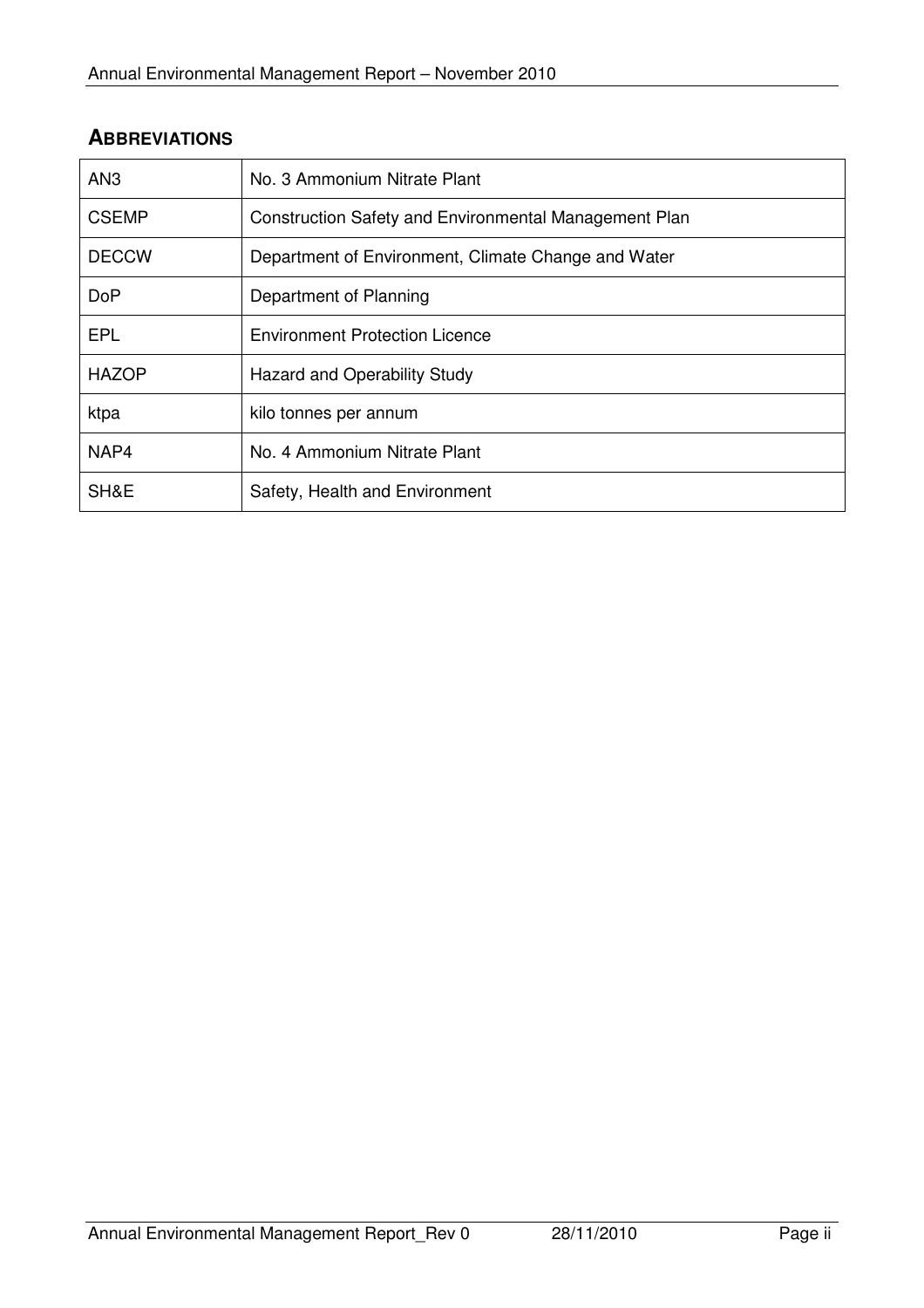#### **1 Introduction**

Orica Australia Pty Ltd (Orica) operates a manufacturing facility at Kooragang Island, Newcastle, NSW, which produces ammonia, nitric acid and ammonium nitrate (**Figure 1**). The facility commenced operations in 1969 and there have been several major increases to production capacity at the site. The existing operations at the site include an Ammonia Plant, three Nitric Acid Plants, two Ammonium Nitrate Plants and associated despatch and support infrastructure (Existing Operations).

In December 2009 approval of an expansion project (the Project) at the site was granted by the Minister for Planning to enable the production of ammonium nitrate to increase from the current maximum of 500 kilo tonnes per annum (ktpa) to 750ktpa.

This document has been prepared to comply with the requirement of the Project Approval (08-0129) that an Annual Environmental Management Report be prepared for the Project.



**Figure 1: Site Location** 

#### **1.1 Project Description**

The activities covered by the Project Approval include the following:

- An upgrade to the existing Ammonia Plant to increase its capacity from 295 ktpa to 360 ktpa:
- Construction and operation of an additional Nitric Acid Plant (NAP4), which would produce approximately 260 ktpa of nitric acid, increasing the total capacity of the facility from approximately 345 ktpa to 605 ktpa;
- Construction and operation of an additional Ammonium Nitrate Plant (ANP3) to produce increased volumes of Ammonium Nitrate Solution (ANS) and the solid prilled product Nitropril<sup>®</sup>. The proposed expansion and construction of the third Ammonium Nitrate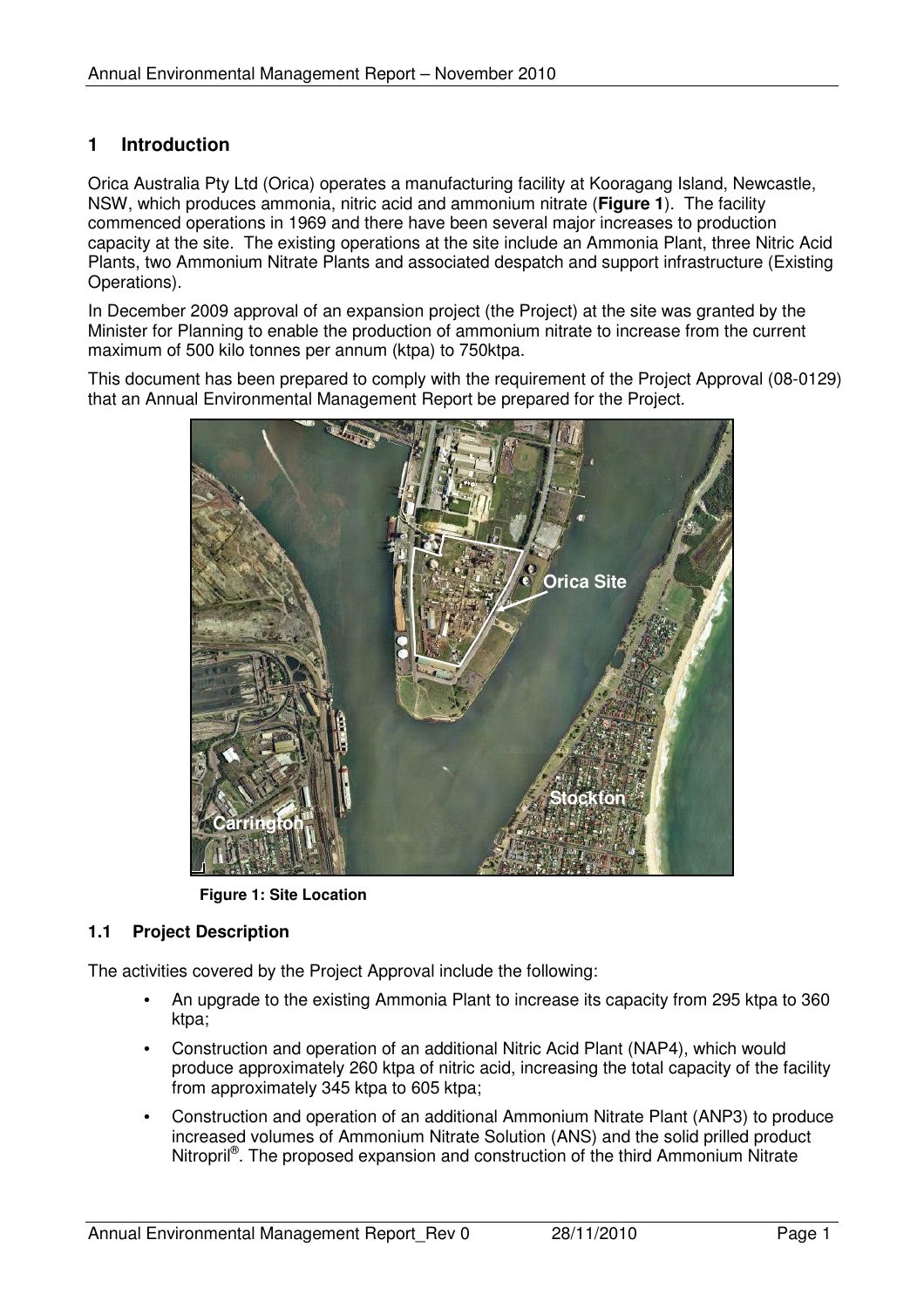Plant would enable the facility to increase its maximum capacity from 500 ktpa to 750 ktpa.

- Construction and operation of additional storages for nitric acid, solid ammonium nitrate and ammonium nitrate solution; and
- Some additional infrastructure such as cooling towers, effluent treatment system and boiler.

The proposal also includes construction of additional minor storage facilities and improvements to product loading facilities for road.

#### **2 Project Approval Requirement**

Condition 50 of Project Approval 08-0129 requires that Orica prepare an Annual Environmental Management Report by the 1 December 2010 and each subsequent year thereafter. The report is to include the following:

- 50 Within 12 months of this approval, and annually thereafter, the Proponent shall submit an Annual Environmental Management Report (AEMR) for the Project to the Director-General. The report must:
	- a) Identify the standards and performance measures for the Project:
	- b) Describe the works carried out in the past 12 months and the works to be carried out in the next 12 months;
	- c) Include a summary of complaints received in the past year and provide comparison with previous years;
	- d) Report results of all monitoring required by this approval and an EPL for the Project:
	- e) Provide analysis of monitoring results in the context of relevant criteria and limits, previous monitoring results and predictions made in the EA;
	- f) Identify any trends in monitoring results over the life of the Project; and
	- g) Report on compliance with the project approval, summarise non-compliances in the previous 12 months and report on actions taken to rectify non-compliances.

#### **3 Project Standards and Performance Measures**

The project is required to meet the standards and conditions detailed in the following documents:

- Project Approval 08-0129 dated 1 December 2009
- Statement of Commitments dated August 2009
- Project Environmental Assessment dated June 2009
- Submissions Report dated August 2009

The key standards and performance measures for the operating Project include:

|                     | <b>Standard</b>                                                             | <b>Performance Measure</b>                                                                | <b>Comment</b>                                                                                                                        |
|---------------------|-----------------------------------------------------------------------------|-------------------------------------------------------------------------------------------|---------------------------------------------------------------------------------------------------------------------------------------|
| Noise<br>Management | No increase in<br>community noise<br>levels as a result of<br>the Project.  | Operating Project to be at least<br>10dB(A) less than the existing<br>plant noise levels. | Noise control objectives<br>have been incorporated<br>into the design and<br>selection of new plant and<br>equipment for the project. |
| <b>Air Quality</b>  | Minimisation of<br>particulate emissions<br>associated with the<br>Project. | AN3 stack emissions to be<br>≤20mg/Nm <sup>3</sup>                                        | Requirement incorporated<br>into design.                                                                                              |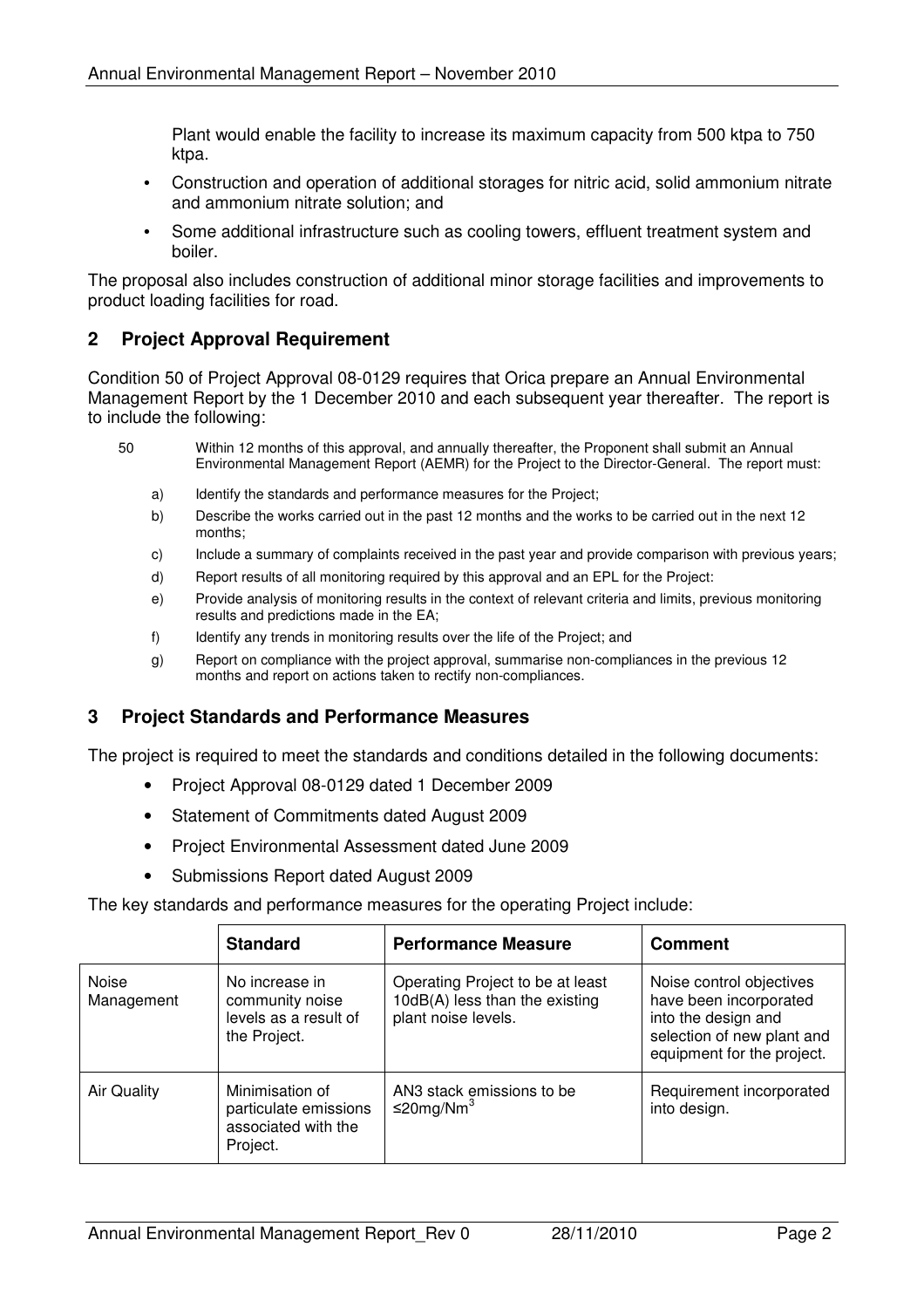|                             | <b>Standard</b>                                                              | <b>Performance Measure</b>                                                                                                                                                   |           |                                                                                           | <b>Comment</b>                                                                                                                |
|-----------------------------|------------------------------------------------------------------------------|------------------------------------------------------------------------------------------------------------------------------------------------------------------------------|-----------|-------------------------------------------------------------------------------------------|-------------------------------------------------------------------------------------------------------------------------------|
|                             | Minimisation of NO <sub>x</sub><br>emissions associated<br>with the project. | <b>Existing Reformer Stack NOx</b><br>emission $\leq$ 234mg/Nm <sup>3</sup> (as NO <sub>2</sub><br>equivalent)                                                               |           | A new purge gas scrubber<br>has been incorporated into<br>the Ammonia Plant<br>expansion. |                                                                                                                               |
|                             |                                                                              | Pre-Reformer Furnace Stack NOx<br>emission $\leq$ 234mg/Nm <sup>3</sup> (as NO <sub>2</sub><br>equivalent)                                                                   |           |                                                                                           | Requirement incorporated<br>into design.                                                                                      |
|                             |                                                                              | New Boiler Stack NOx emission<br>$\leq$ 234mg/Nm <sup>3</sup> (as NO <sub>2</sub> equivalent)                                                                                |           |                                                                                           | Requirement incorporated<br>into design.                                                                                      |
|                             |                                                                              | NAP4 Stack NOx ≤150ppm<br>$(99\%$ tile) (NOx = NO + NO <sub>2</sub> )                                                                                                        |           |                                                                                           | Requirement incorporated<br>into design for the new<br>acid plant.                                                            |
|                             |                                                                              | Scrubbing of ammonia emissions<br>under normal plant operations to<br>be installed for NAP4 and AN3.                                                                         |           |                                                                                           | Requirement incorporated<br>into design.                                                                                      |
| Greenhouse Gas<br>Emissions | Installation of<br>abatement<br>technology on Nitric<br><b>Acid Plants</b>   | Site $N_2O$ emissions to be reduced<br>by ≤65% compared to a "do<br>nothing" approach.<br>Abatement projects to be<br>completed within 6 months of<br>commissioning of NAP4. |           |                                                                                           | A $N_2O$ emissions reduction<br>strategy for the site is<br>currently being developed<br>to ensure this commitment<br>is met. |
| <b>Water Emissions</b>      | New Plant and                                                                | mg/L                                                                                                                                                                         |           | Requirement incorporated                                                                  |                                                                                                                               |
|                             | Equipment to comply<br>with existing EPL                                     |                                                                                                                                                                              | 90% limit | 100% limit                                                                                | into design.                                                                                                                  |
|                             | conditions for effluent<br>discharge                                         | As                                                                                                                                                                           |           | 0.05                                                                                      |                                                                                                                               |
|                             | parameters.                                                                  | Oil and Grease                                                                                                                                                               |           | 10                                                                                        |                                                                                                                               |
|                             |                                                                              | Nitrogen                                                                                                                                                                     | 1500      | 2000                                                                                      |                                                                                                                               |
|                             |                                                                              | $Cr(6+)$                                                                                                                                                                     | 0.05      | 0.2                                                                                       |                                                                                                                               |
|                             |                                                                              | <b>TSP</b>                                                                                                                                                                   |           | 50                                                                                        |                                                                                                                               |
|                             |                                                                              | рH                                                                                                                                                                           |           | $6.2 - 9.5$                                                                               |                                                                                                                               |
|                             |                                                                              | Temperature                                                                                                                                                                  |           | 43 <sup>°</sup> C                                                                         |                                                                                                                               |
|                             |                                                                              | Volume                                                                                                                                                                       |           | 4500kL/day                                                                                |                                                                                                                               |
|                             |                                                                              | Nitrogen Mass<br>Discharge                                                                                                                                                   |           | 200tpa                                                                                    |                                                                                                                               |
| <b>Production Limits</b>    | Production not to<br>exceed prescribed<br>levels.                            | Ammonia - 360ktpa<br>Nitric Acid - 605ktpa<br>Ammonium Nitrate - 750ktpa                                                                                                     |           |                                                                                           | Requirement incorporated<br>into design.                                                                                      |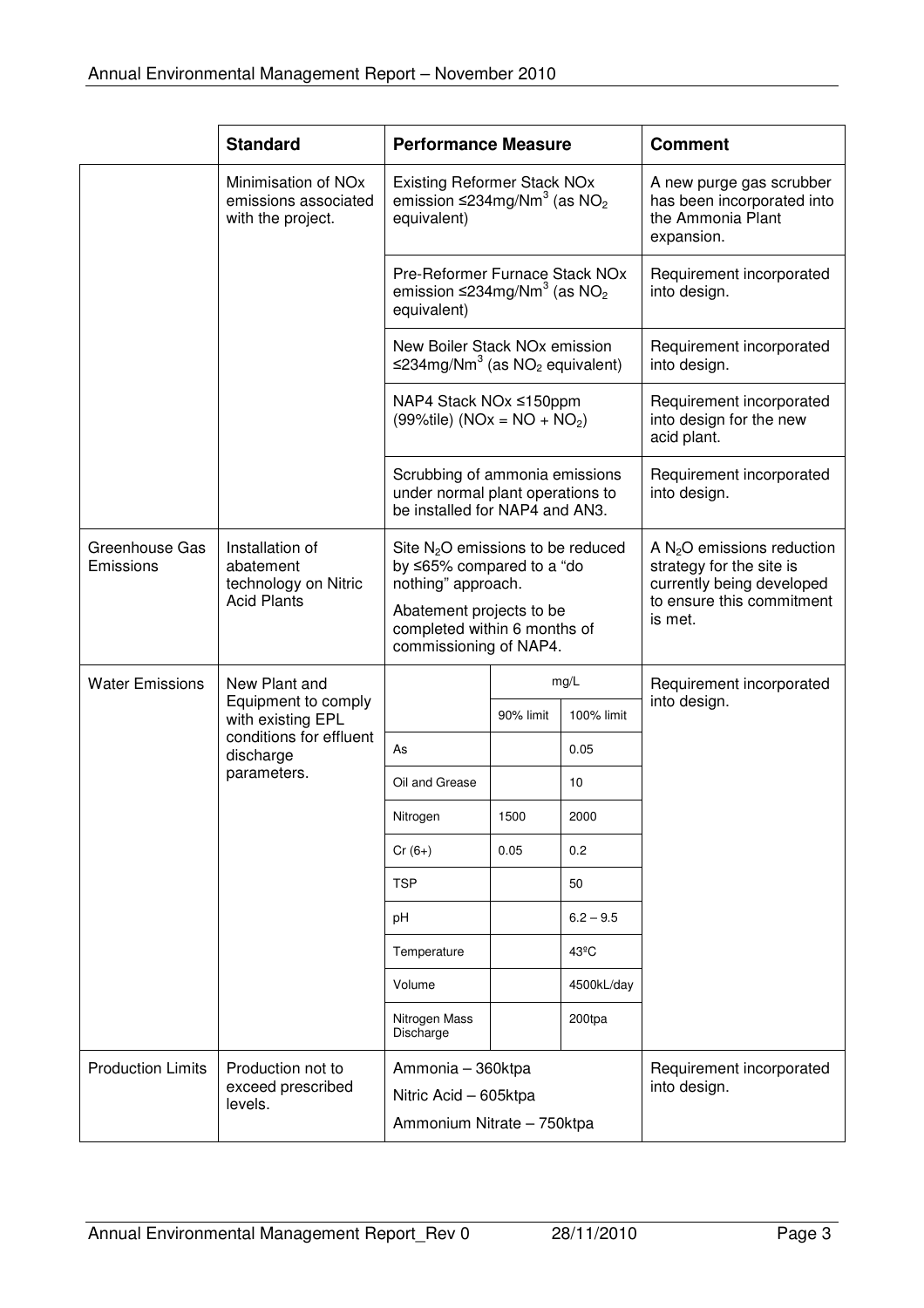Performance standards for the construction phase of the project were incorporated into the Construction Safety and Environmental Management Plan (CSEMP). This includes requirements associated with air quality, water quality, contaminated soil and acid sulphate soil, waste management, traffic, heritage and erosion and sediment control.

#### **4 Project Status**

#### **4.1 Project Progress Review**

The expansion project activities are being undertaken in two separate phases, as detailed below:

• Phase 1: Ammonia Plant expansion, which involves undertaking works to increase production capacity from 295 ktpa to 360 ktpa.

> The expanded Ammonia Plant is expected to commence operation in mid 2011.

• Phase 2: Increasing ammonium nitrate production capacity from 430 ktpa to 750 ktpa through the installation of a new nitric acid plant, new ammonium nitrate plant and associated infrastructure.

> The expected date for the operation of all plant and equipment associated with the increase in ammonium nitrate capacity has not been finalised, however it is expected to be post 2013.

A summary of the key works undertaken since 1 December 2009 on each of these phases is described below.

#### 4.1.1 Phase 1: Ammonia Plant Expansion

During the last 12 months there has been significant activity associated with the expansion of the Ammonia Plant. This includes:

- detailed design work;
- construction activities:
- procurement of equipment;
- mobilisation of design and construction personnel;
- project management activities; and
- preparation of SH&E management plans and other activities to ensure compliance with Project Approval conditions.

Construction activities, as defined in the Project Approval, commenced in March 2010, and included:

- Installation of a new building to house the plant air compressor. The building incorporates extensive noise control measures to ensure compliance with the Project Approval conditions regarding noise management.
- Arrival of the new Ammonia Plant air compressor onsite and commencement of its installation in the new air compressor building.
- Installation of a new switchroom associated with the new air compressor building.
- Construction of an additional Cooling Tower cell.
- Installation of foundations for new equipment associated with the expansion.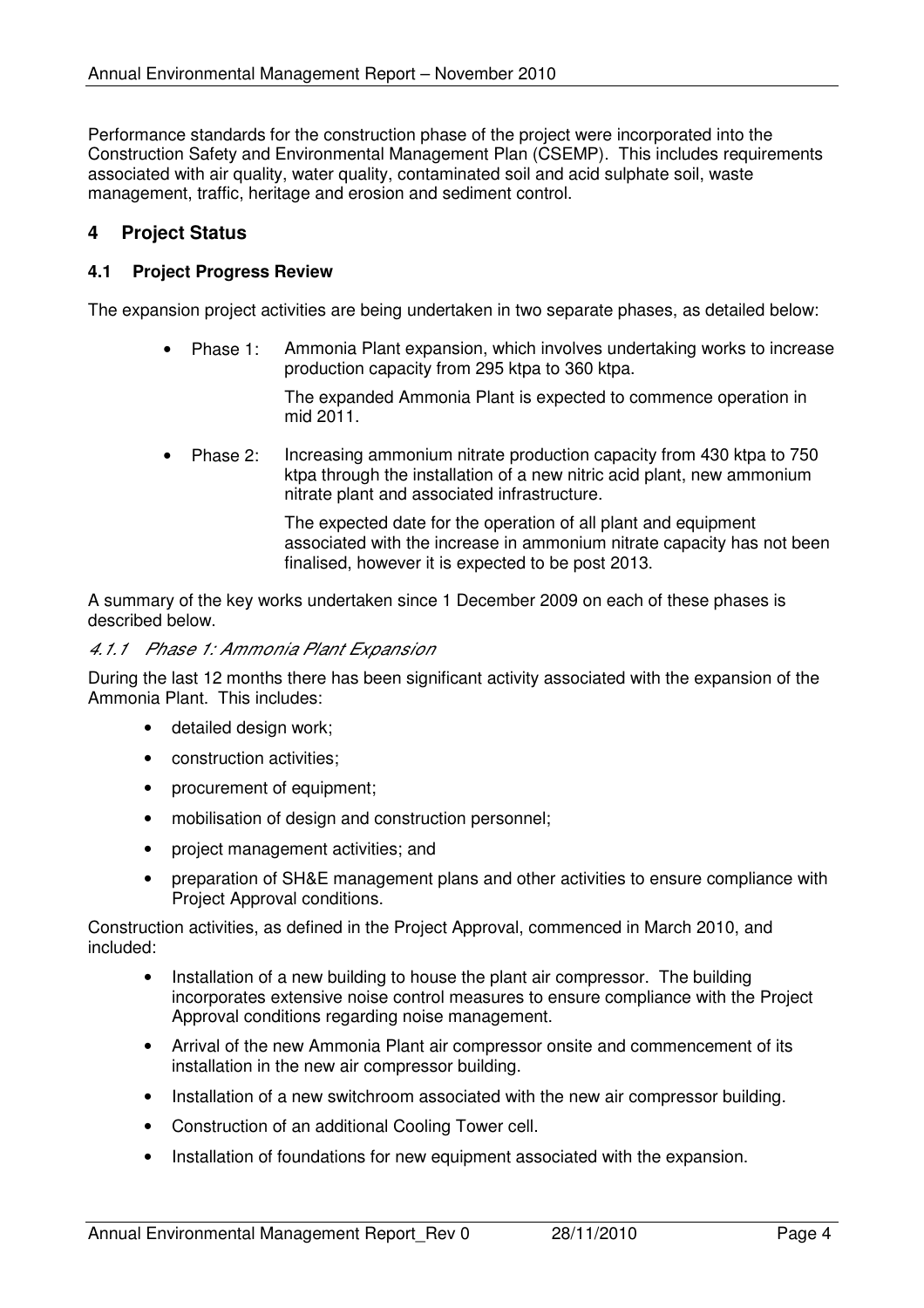#### 4.1.2 Phase 2: Ammonium Nitrate Expansion Project

The last 12 months of activity in Phase 2 of the expansion project has involved the following:

- Commencement of engineering design associated with the nitric acid and ammonium nitrate plants; and
- Commencement of mobilisation of the project team for the Phase 2 activities.

#### **4.2 Planned Project Progress**

#### 4.2.1 Phase 1: Ammonia Plant Expansion

Construction of the Ammonia Plant expansion will be completed in early July 2011, with the newly expanded plant to commence operation as soon as the construction and pre-commissioning activities have been completed.

Prior to the commencement of operation of the expanded Ammonia Plant the following key activities are to be undertaken:

- Installation of the Pre-Reformer Furnace, Reaction Vessel and associated stack, which is expected to occur during December 2010 and January 2011;
- Installation of the remaining plant and equipment associated with the expansion project, including heat exchangers, pipework and valves;
- Decommissioning of redundant equipment:
- Pre-commissioning of plant and equipment including the new Ammonia Plant air compressor, Cooling Tower and Pre-Reformer Furnace;
- Tie-in activities to connect the new plant and equipment into the existing Ammonia Plant. These will be completed during a maintenance Turnaround, which will occur during late June and July 2011.
- Completion of the required activities associated with the Project Approval and Orica's project processes.

#### 4.2.2 Phase 2: Ammonium Nitrate Expansion Project

The expansion of ammonium nitrate production capacity will be undertaken in two stages:

- Phase 2a): Infrastructure associated with the new site entrance and exit and ammonium nitrate storage.
- Phase 2b): Installation of the new Nitric Acid Plant, Ammonium Nitrate Plant and associated infrastructure.

Over the next 12 months there will be significant activity associated with Phase 2a) of the expansion project, including:

- Finalisation of the layout of the new plants and associated infrastructure;
- Commencement of detailed design of the new Phase 2a) plant, equipment and infrastructure;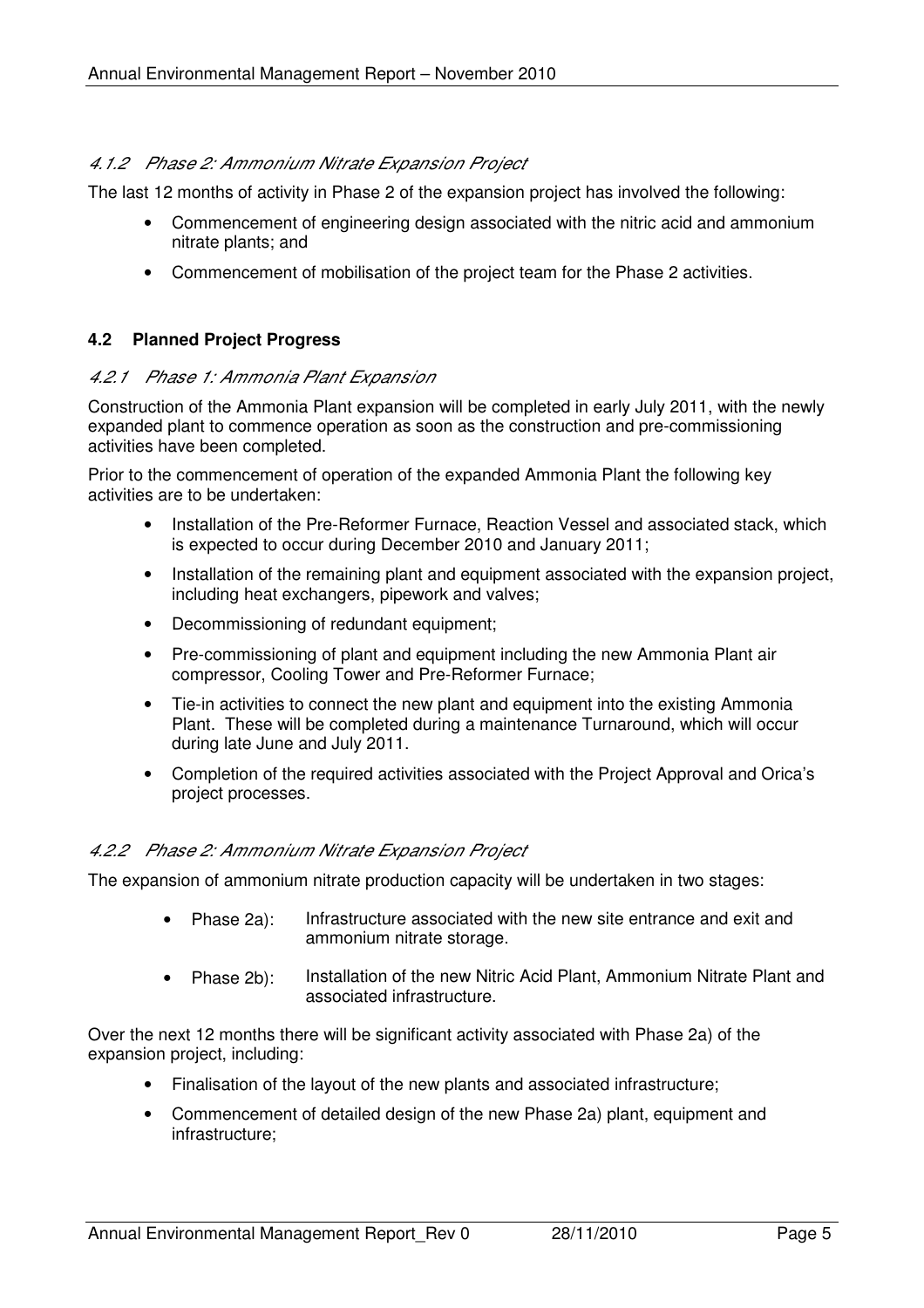- Preparation of management plans and other activities to ensure compliance with Project Approval conditions associated with the commencement of construction of this stage of the project; and
- Commencement of preliminary construction activities associated with the new site entrance and exit and ammonium nitrate storage facilities.

The Phase 2b) activities will involve the continuation of engineering activities on the Nitric Acid and Ammonium Nitrate Plants.

#### **5 Environmental Monitoring and Complaints Summary**

#### **5.1 Environmental Monitoring**

The Project Approval and Environment Protection Licence (EPL) does not include any requirements for the undertaking of Project specific environmental monitoring during the construction phase of the Project.

Following the commissioning of the expanded Ammonia Plant monitoring will be undertaken to assess the compliance of the Ammonia Plant with relevant conditions in the Project Approval and the modified EPL.

#### **5.2 Community Complaints**

During the first 12 months of the expansion project there were no community complaints received by the site in relation to the Project activities.

Information on how the community can contact Orica to discuss the project or make a complaint in relation to our activities is provided in the Annual Community Calendar, which is distributed to the adjacent suburbs of Stockton and Fern Bay, via the Orica Kooragang Island website (www.oricaki.com.au) and in the phone directory.

#### **6 AN1 Prill Tower Emission Reduction Investigations**

Condition 27 of the Project Approval requires:

- 27 The Proponent shall investigate and report on the progress to reduce  $PM_{10}$  emissions from the existing Prill Tower on the Ammonium Nitrate Plant No. 1. The report shall:
	- a) be provided annually, and can be reported through the Annual Environmental Management Report required by condition 50; and
	- b) Provide an update on the timeframe for the implementation of emission controls.

During the year a project to investigate options to reduce  $PM_{10}$  emissions from the existing Prill Tower was commenced. To date the following activities have been undertaken:

- Formation of a steering committee to oversee the investigation program.
- Undertaking of a workshop to review the project requirements and assist in the development of the project scope.
- Identification and selection of an engineering consultant to assist in the development and delivery of the investigation program.
- Undertaking of a preliminary literature search to provide information on the process which result in the formation of emissions from Prill Towers, testing methods that have been used in previous investigations and technology which has been used to reduce emissions.

During 2011 it is proposed to undertake the following activities: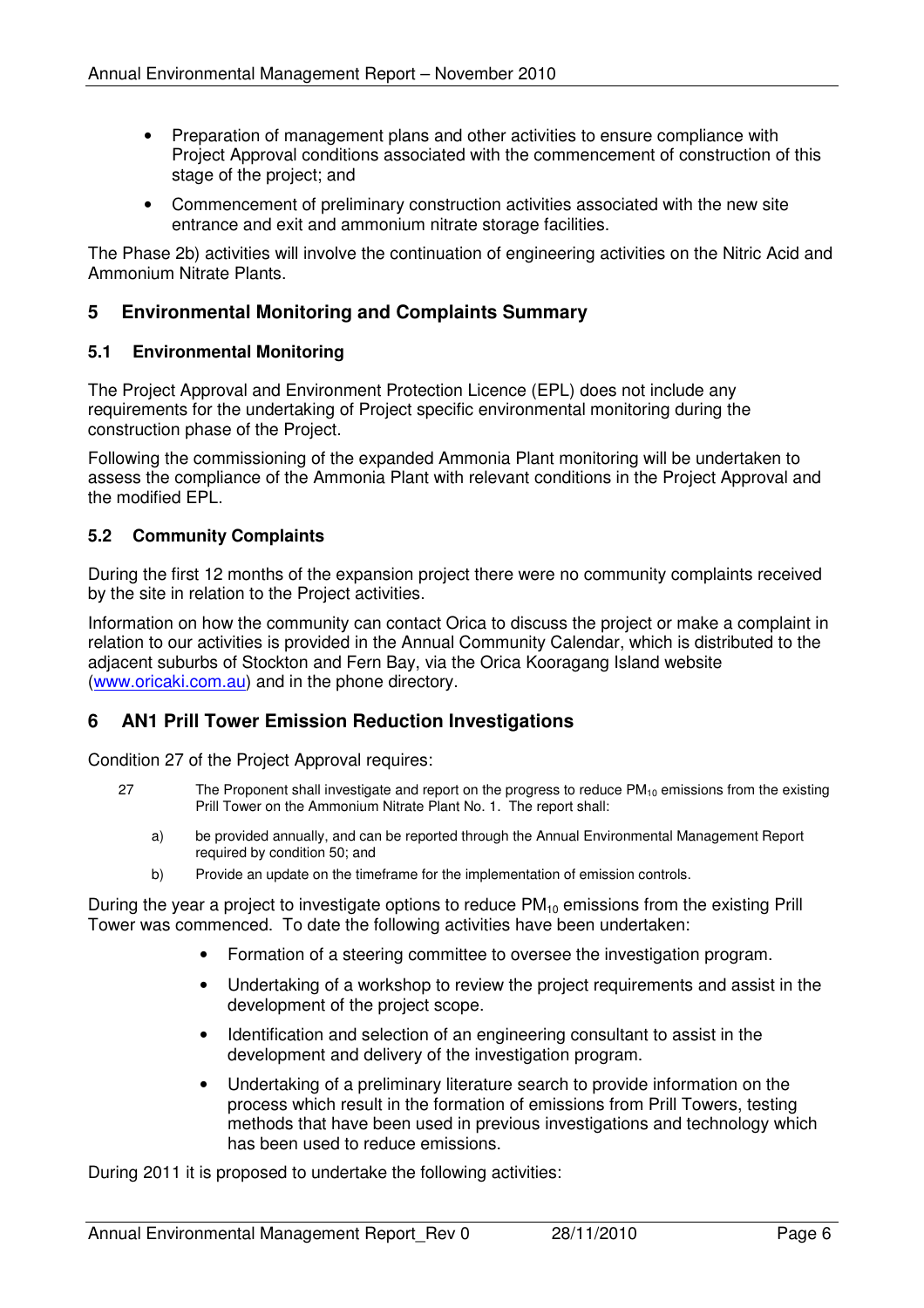- Complete a detailed literature search of causes of Prill Tower emissions, testing that can be undertaken to quantify the emission and its characteristics and technology to reduce emissions.
- Design of a system to enable testing of the Prill Tower to determine current particulate emissions levels and enable quantification of factors such as the particle size and shape and the effect of plant and atmospheric conditions on the emissions.
- Commencement of a program of Prill Tower emission testing.

#### **7 Project Approval Compliance**

A review of the current status of compliance with the Project Approval 08-0129 is detailed in the table below. Where there was not complete compliance with the condition actions to address the issues are detailed.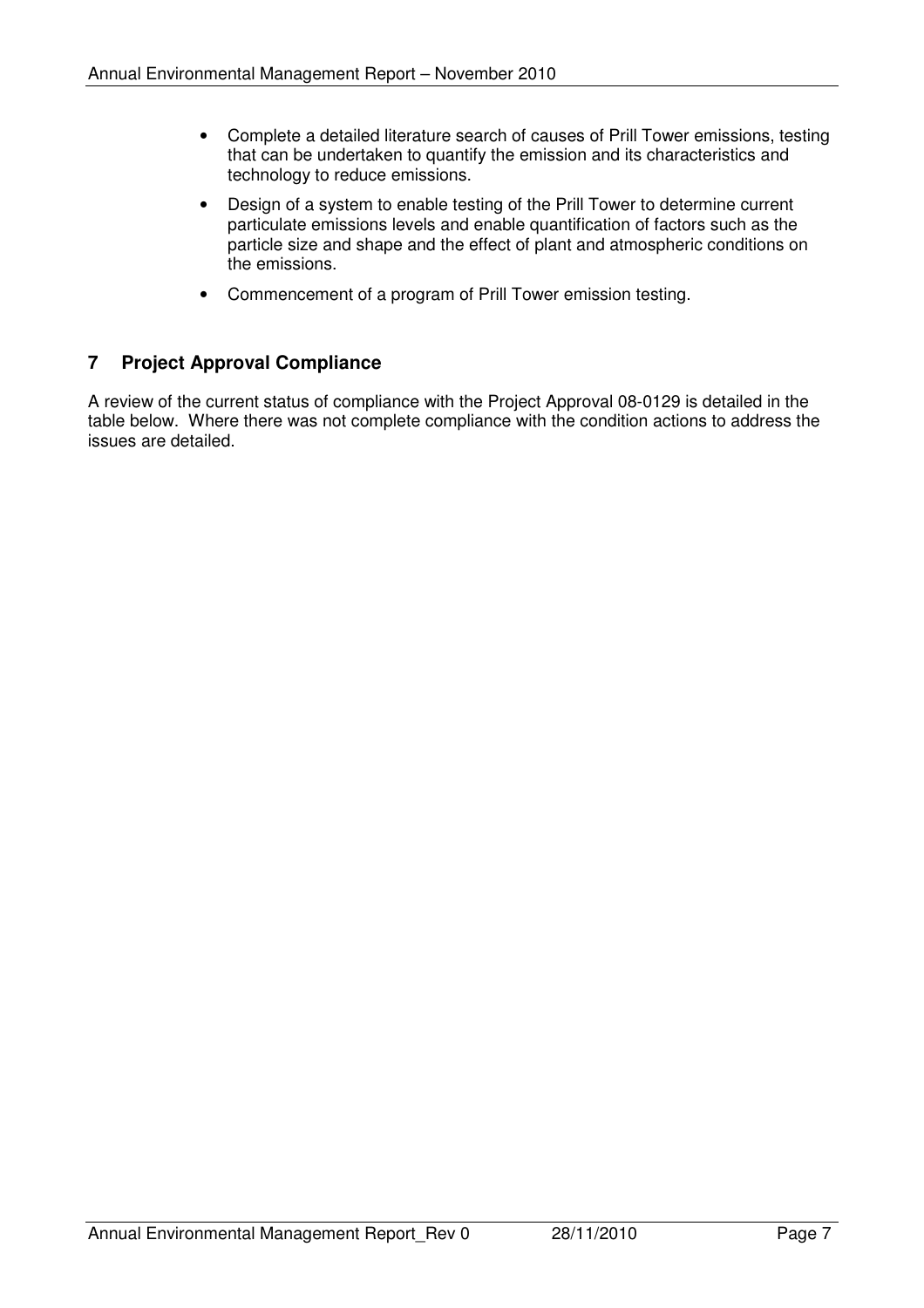| <b>Issue</b>                    | <b>Condition</b> | Requirement                                                                                                                 | <b>Compliance Status</b>                                                                                                                                                     |
|---------------------------------|------------------|-----------------------------------------------------------------------------------------------------------------------------|------------------------------------------------------------------------------------------------------------------------------------------------------------------------------|
| <b>General Responsibilities</b> | 1                | Implement all reasonable and feasible measures to prevent pollution and<br>minimise harm to the environment.                | Complied.<br>Management plans and project management<br>activities have been undertaken to ensure that<br>environmental harm during construction<br>activities is minimised. |
|                                 | 2                | Project to be carried out in accordance with the EA, Statement of<br>Commitments, Project Approval and Submission Approval. | Complied.                                                                                                                                                                    |
|                                 | 3                | Management of inconsistencies between the various Project Approval<br>documents.                                            | n/a<br>No issues have been identified.                                                                                                                                       |
|                                 | 4                | Comply with the requirements of the Director-General                                                                        | n/a<br>No issues were identified during the period.                                                                                                                          |
|                                 | 5                | Production capacity limits for ammonia, nitric acid and ammonium nitrate.                                                   | n/a<br>Plant and equipment has not been installed to<br>enable the production of additional products<br>above these limits.                                                  |
|                                 | 6                | Management of Project Approval conditions in the event that there are delays<br>to the stages of the project.               | n/a<br>There have been no significant delays to the<br>project during the period.                                                                                            |
|                                 | $\overline{7}$   | Submission of plans on a progressive basis.                                                                                 | Complied.<br>Orica has submitted plans on a progressive<br>basis following discussions with the Department<br>of Planning.                                                   |
|                                 | 8                | Buildings and structures to be constructed in accordance with the<br>requirements of the Building Code of Australia.        | Complied.<br>Buildings are being designed in accordance with<br>the relevant requirements. Construction<br>certificates have been obtained for relevant<br>buildings.        |
|                                 | 9                | The Proponent is required to repair any public infrastructure damaged as a<br>result of the Project.                        | n/a<br>No repairs were required to be undertaken.                                                                                                                            |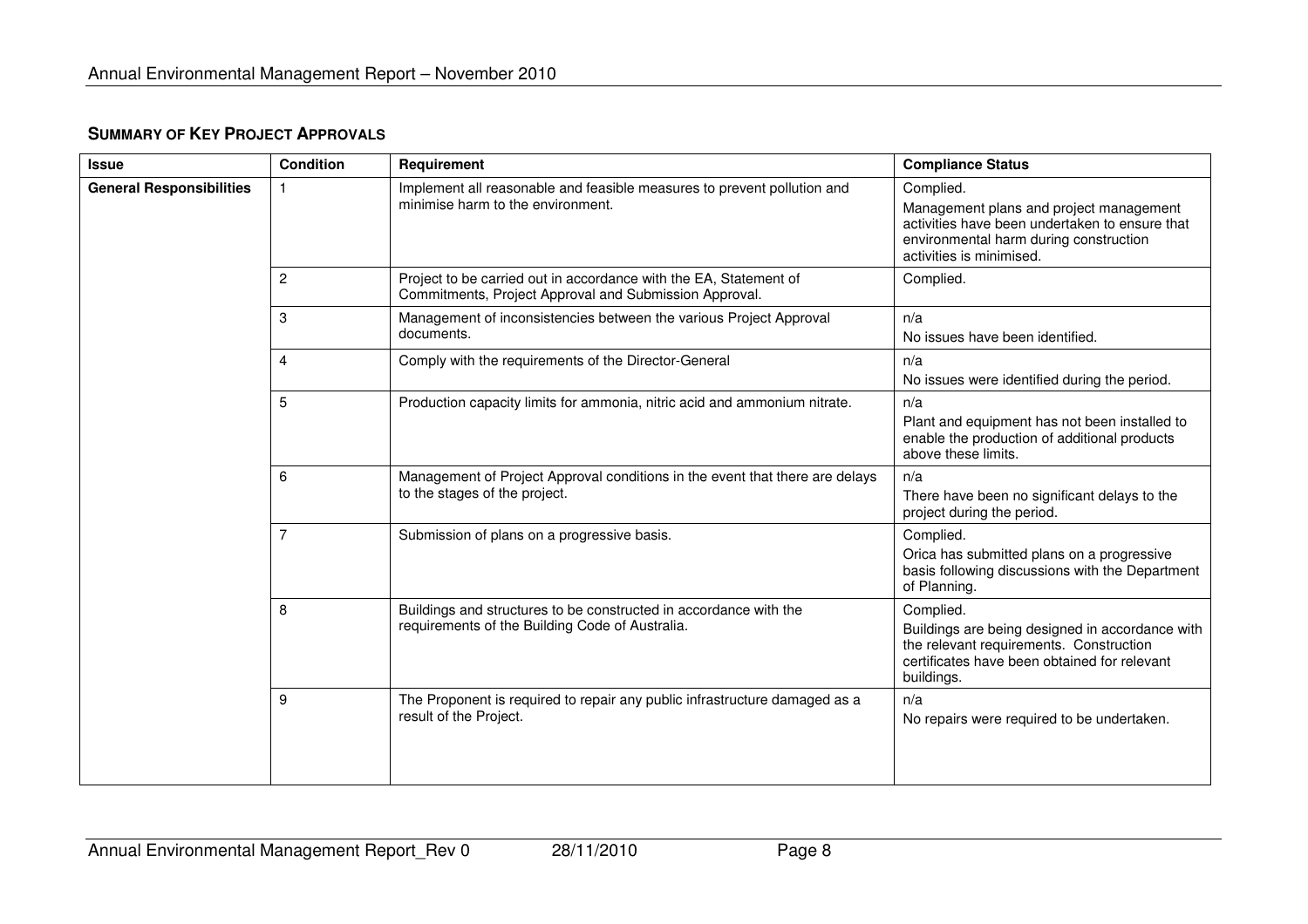| <b>Issue</b>             | <b>Condition</b> | Requirement                                                                                                                                                                                | <b>Compliance Status</b>                                                                                                                                                                                                                                                                                                                                                                                                                    |
|--------------------------|------------------|--------------------------------------------------------------------------------------------------------------------------------------------------------------------------------------------|---------------------------------------------------------------------------------------------------------------------------------------------------------------------------------------------------------------------------------------------------------------------------------------------------------------------------------------------------------------------------------------------------------------------------------------------|
|                          | 10               | Undertaking of a dilapidation report prior to the commencement of<br>construction. The report is to be undertaken in consultation with NPC and<br>submitted to the Department of Planning. | Complied.<br>A dilapidation report was prepared in<br>consultation with NPC and submitted to the<br>Department of Planning on 15/01/2010.                                                                                                                                                                                                                                                                                                   |
|                          | 11               | Obtain approval from service providers prior to commencement of utility<br>construction activities                                                                                         | n/a<br>There have been no utility related construction<br>activities.                                                                                                                                                                                                                                                                                                                                                                       |
|                          | 12               | Ensure all equipment is maintained and operated in a proper and efficient<br>manner.                                                                                                       | Complied.<br>The CSEMP details the systems installed to<br>ensure compliance with this condition.                                                                                                                                                                                                                                                                                                                                           |
|                          | 13               | Section 94 contribution to NCC.                                                                                                                                                            | Complied.<br>The Section 94 contribution was made to NCC<br>in September 2010.                                                                                                                                                                                                                                                                                                                                                              |
| <b>Hazard Management</b> | 14               | Undertake the following studies and submit to DoP Director-General for<br>approval:                                                                                                        |                                                                                                                                                                                                                                                                                                                                                                                                                                             |
|                          | a)               | <b>Fire Safety Study</b><br>$\bullet$                                                                                                                                                      | <b>Partial Compliance</b><br>The Phase 1 Fire Safety Study (FSS) for the<br>Ammonia Plant was submitted in March 2010.<br>The DoP approved the study in May 2010.<br>The FSS was submitted to the NSW Fire<br>Brigade (FB) in May 2010.<br>Additional information was sought by the FB,<br>including submission of the existing site FSS,<br>updating of drawings detailing maximum heat<br>flux and information on fire fighting water and |
|                          |                  |                                                                                                                                                                                            | demand. This information will be provided when<br>the FSS for the existing site is submitted to<br>NSW FB and DoP in January 2011.                                                                                                                                                                                                                                                                                                          |
|                          | b)               | <b>HAZOP</b><br>$\bullet$                                                                                                                                                                  | Complied.<br>The Phase 1 HAZOP was submitted to the DoP<br>in March 2010. The DoP approved the study in<br>May 2010.                                                                                                                                                                                                                                                                                                                        |
|                          |                  |                                                                                                                                                                                            |                                                                                                                                                                                                                                                                                                                                                                                                                                             |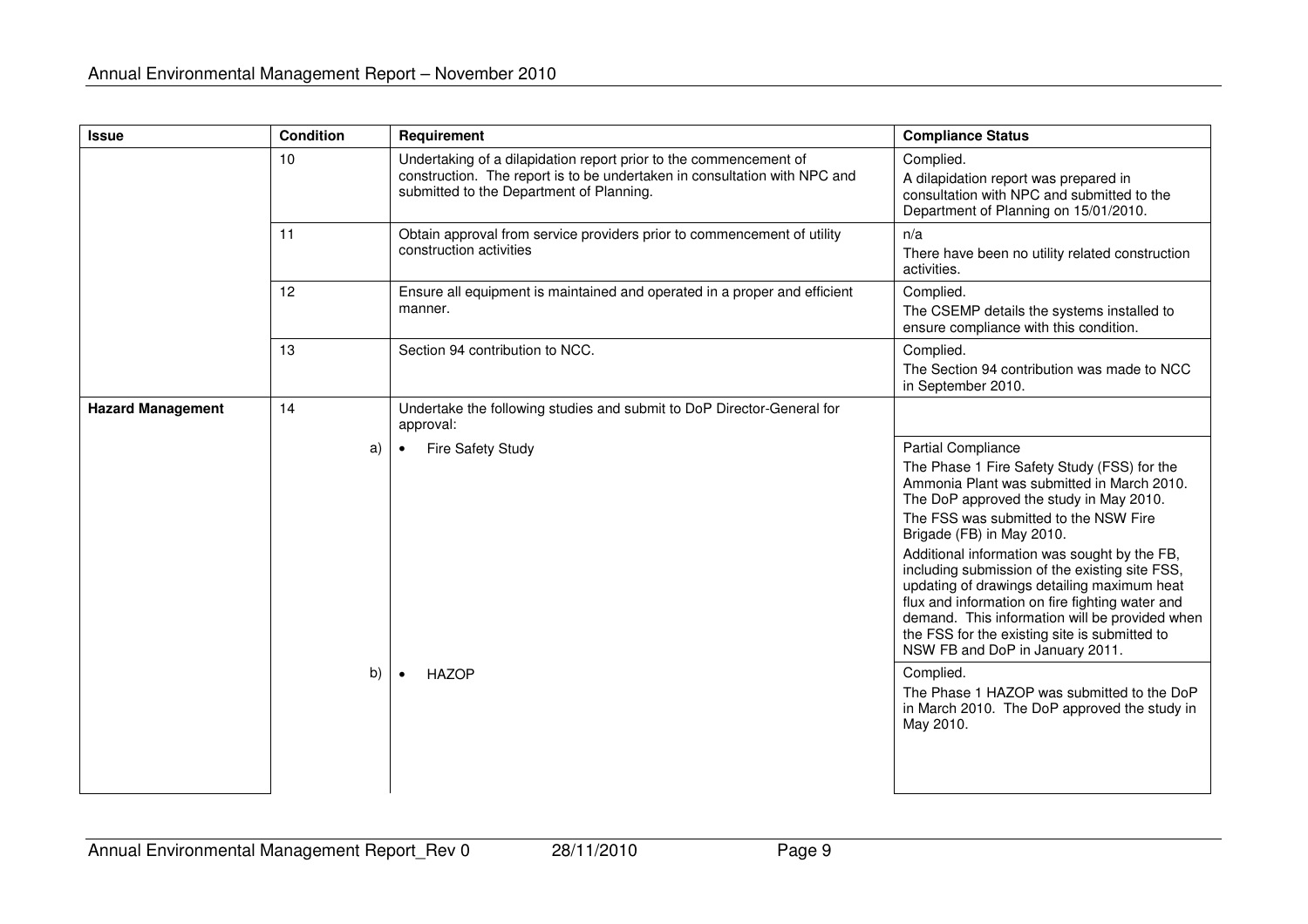| <b>Issue</b> | <b>Condition</b> | Requirement                                                                                                                                                                                                | <b>Compliance Status</b>                                                                                                                                                                                                                                                                                         |
|--------------|------------------|------------------------------------------------------------------------------------------------------------------------------------------------------------------------------------------------------------|------------------------------------------------------------------------------------------------------------------------------------------------------------------------------------------------------------------------------------------------------------------------------------------------------------------|
|              | C)               | <b>Final Hazard Analysis</b><br>$\bullet$                                                                                                                                                                  | Complied.<br>The Phase 1 FHA was submitted to the DoP in<br>March 2010. The DoP approved the study in<br>May 2010.                                                                                                                                                                                               |
|              | d)               | <b>Construction Safety Study</b>                                                                                                                                                                           | Complied.<br>The Phase 1a) Construction Safety Study was<br>submitted to the Department of Planning in<br>January 2010. Approval was obtained from the<br>DoP in February 2010.<br>The Phase 1b) Construction Safety Study was<br>submitted to the DoP in March 2010. The DoP<br>approved the study in May 2010. |
|              | 15               | Undertake the following studies and submit to DoP Director-General for<br>approval:<br>Transport of Hazardous Materials Study<br>$\bullet$<br><b>Emergency Plan</b><br>$\bullet$<br>Safety Management Plan | n/a<br>These studies were not required to be submitted<br>during the period.                                                                                                                                                                                                                                     |
|              | 16               | Submission of Pre-Startup Compliance Report                                                                                                                                                                | n/a<br>This report was not required to be submitted<br>during the period.                                                                                                                                                                                                                                        |
|              | 17               | Submission of Post-Startup Compliance Report                                                                                                                                                               | n/a<br>This report was not required to be submitted<br>during the period.                                                                                                                                                                                                                                        |
|              | 18               | Submission of Risk Reduction Program to reduce risk to neighbouring land                                                                                                                                   | n/a<br>This report was not required to be submitted<br>during the period.                                                                                                                                                                                                                                        |
|              | 19               | Undertake a Hazard Analysis of the site operations                                                                                                                                                         | n/a<br>This report was not required to be submitted<br>during the period.                                                                                                                                                                                                                                        |
|              | 20               | Undertake a comprehensive Hazard Analysis of the Project and submit a<br>report to the DoP Director-General                                                                                                | n/a<br>This report was not required to be submitted<br>during the period.                                                                                                                                                                                                                                        |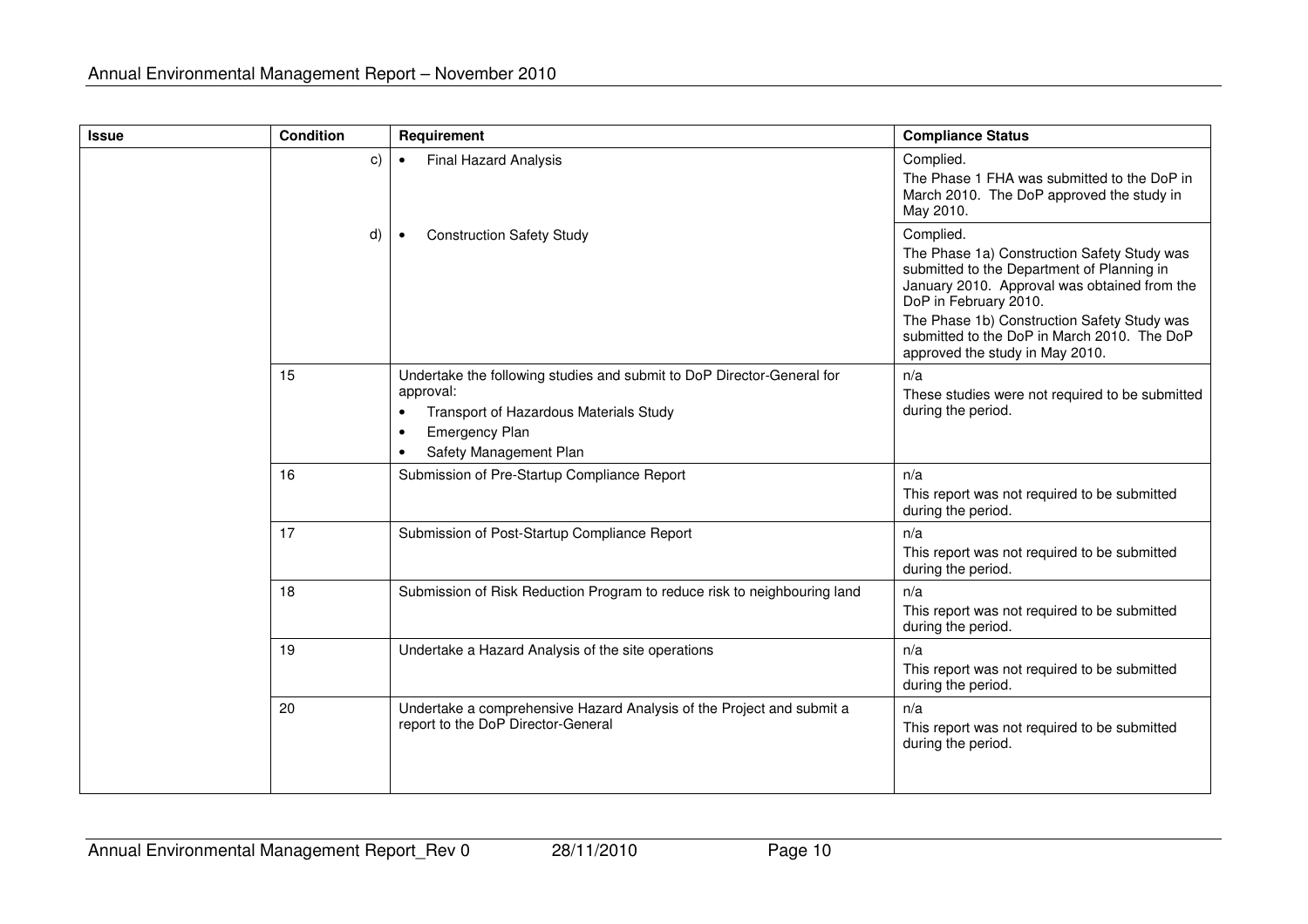| <b>Issue</b>                              | <b>Condition</b> | Requirement                                                                                                                                 | <b>Compliance Status</b>                                                                                                                                           |
|-------------------------------------------|------------------|---------------------------------------------------------------------------------------------------------------------------------------------|--------------------------------------------------------------------------------------------------------------------------------------------------------------------|
| <b>Air Quality</b>                        | 21               | Emission controls detailed in Section 7.8.1 of the Environmental Assessment<br>are to be incorporated into the design.                      | n/a<br>The design of item 21 d) has been completed<br>and the equipment is currently being<br>constructed.                                                         |
|                                           | 22               | Air emission monitoring required by the EPL is to be undertaken for the<br>Project.                                                         | n/a during the period.                                                                                                                                             |
|                                           | 23               | Undertake an Air Quality Verification Study                                                                                                 | n/a during the period.                                                                                                                                             |
|                                           | 24               | Implement reasonable and feasible actions to address exceedences identified<br>in the Air Quality Verification Study or routine monitoring. | n/a during the period.                                                                                                                                             |
|                                           | 25               | Minimisation of dust generation from Project using reasonable and feasible<br>means.                                                        | Complied.<br>Measures for the control of dust were included<br>in the Construction Environmental Management<br>Plan which was approved by DoP in February<br>2010. |
|                                           | 26               | Trucks entering or leaving the Project site must have their loads covered and<br>must not track dirt onto public roads                      | Complied.<br>Measures for the control of dust were included<br>in the Construction Environmental Management<br>Plan which was approved by DoP in February<br>2010. |
|                                           | 27               | An annual report must be prepared detailing the progress of the project to<br>reduce PM10 emission from the existing Prill Tower            | Complied.<br>A summary of the progress is detailed in this<br>Annual Environmental Management Report.                                                              |
| <b>Greenhouse Gas</b><br><b>Emissions</b> | 28               | Emission reduction technologies to be implemented in accordance with EA<br>commitment                                                       | Complied.<br>The design of items detailed in 28b) have been<br>completed and construction of the items is<br>underway.                                             |
|                                           | 29               | Implementation of N <sub>2</sub> O abatement technology on NAP1, NAP2 and NAP3.                                                             | n/a during the period.                                                                                                                                             |
|                                           | 40               | The Project is to meet the requirements of the EPL in relation to stormwater<br>and effluent discharge                                      | n/a during the period.                                                                                                                                             |
|                                           | 37               | A Water Efficiency Plan is to be prepared and implemented to the satisfaction<br>of the DoP Director-General                                | Orica has requested a request to DoP to vary<br>the date for submission of the Water Efficiency<br>Plan to the 31 January 2011.                                    |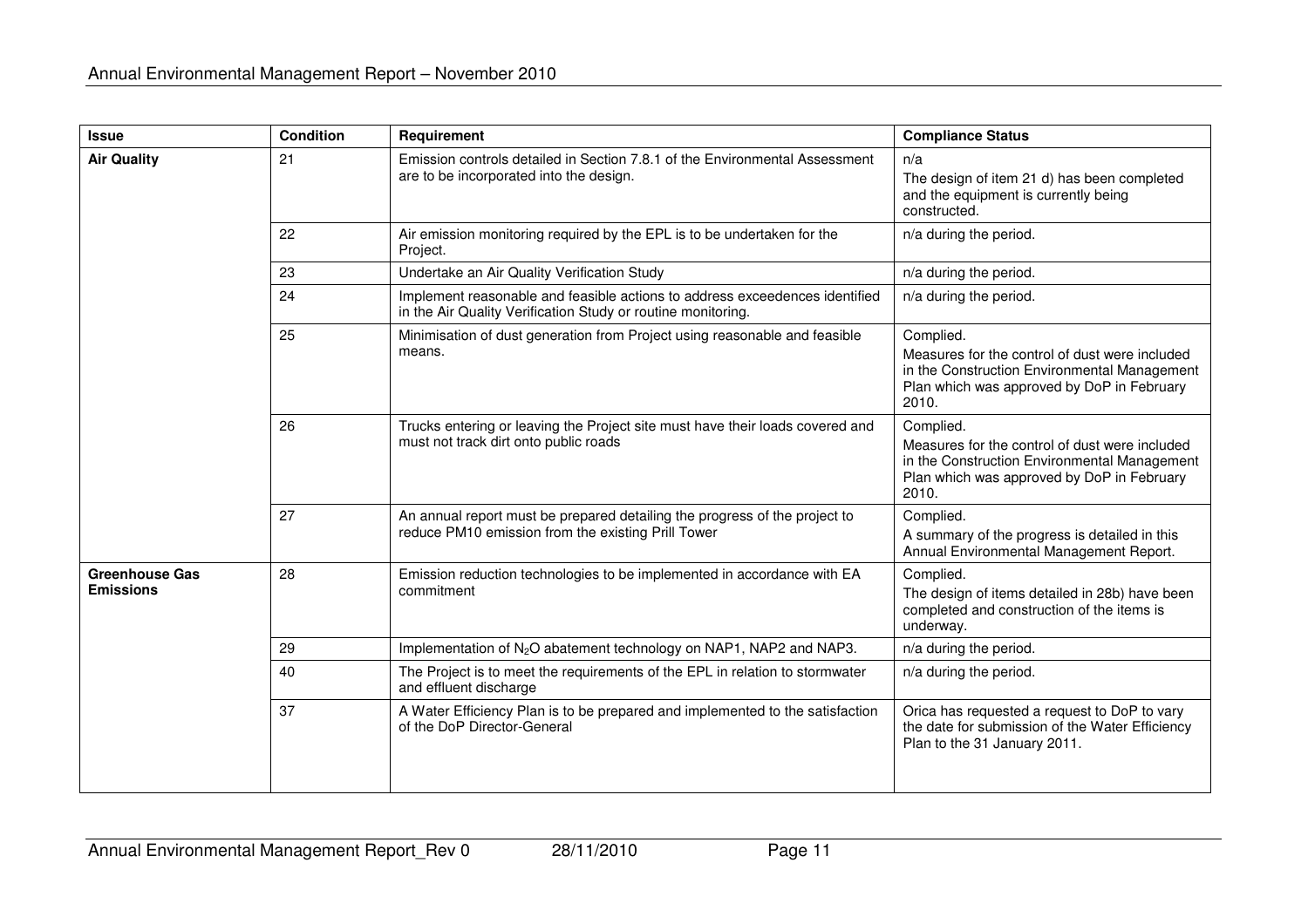| <b>Issue</b>            | <b>Condition</b> | Requirement                                                                                                                       |                                                                                                                                       | <b>Compliance Status</b>                                                                                                                                                                                              |
|-------------------------|------------------|-----------------------------------------------------------------------------------------------------------------------------------|---------------------------------------------------------------------------------------------------------------------------------------|-----------------------------------------------------------------------------------------------------------------------------------------------------------------------------------------------------------------------|
|                         | 41               | Compliance with s120 of POEO                                                                                                      |                                                                                                                                       | Complied.<br>There were no water pollution related incidents<br>associated with the Project.                                                                                                                          |
|                         | 42               | A Stormwater Management Plan is to be prepared and implemented                                                                    |                                                                                                                                       | Complied.<br>The Phase 1a) Stormwater Management Plan<br>was submitted in January 2010.<br>The Phase 1b) Stormwater Management Plan<br>was submitted in March 2010.<br>Conditional approval was obtained in May 2010. |
|                         | 43               | Bunding design to meet Australian and DECCW requirements                                                                          |                                                                                                                                       | n/a during the period.                                                                                                                                                                                                |
| <b>Noise Management</b> | 30               | Noise emissions from Project to be 10dB(A) below that of the existing<br>operations.                                              |                                                                                                                                       | Complied.<br>Design of plant and equipment has considered<br>the requirements to meet this condition.                                                                                                                 |
|                         | 31               | Existing Operations Noise Verification Program to be developed and<br>implemented to the satisfaction of the DoP Director-General | Complied.<br>A Noise Verification Program was submitted in<br>February 2010. The program was approved by<br>the DoP in February 2010. |                                                                                                                                                                                                                       |
|                         | 32               | A Noise Management Plan is to be developed and implemented. The plan is<br>to be updated annually.                                |                                                                                                                                       | n/a during the period.                                                                                                                                                                                                |
|                         | 33               | Construction hours for the Project are:                                                                                           |                                                                                                                                       | Complied.                                                                                                                                                                                                             |
|                         |                  | Monday - Friday                                                                                                                   | 7am to 6pm                                                                                                                            | Measures for the control of noise were included                                                                                                                                                                       |
|                         |                  | Saturday                                                                                                                          | 8am to 1pm                                                                                                                            | in the Construction Environmental Management<br>Plan which was approved by DoP in February                                                                                                                            |
|                         |                  | Sunday and Public Holidays                                                                                                        | Nil                                                                                                                                   | 2010.                                                                                                                                                                                                                 |
|                         |                  | Construction outside of these hours is permitted if inaudible at the nearest<br>residences.                                       |                                                                                                                                       |                                                                                                                                                                                                                       |
|                         |                  | Operational hours for the Project are:                                                                                            |                                                                                                                                       | n/a during the period.                                                                                                                                                                                                |
|                         |                  | All days                                                                                                                          | 24 hours                                                                                                                              |                                                                                                                                                                                                                       |
| <b>Land Management</b>  | 38               | Provide a Project Site Contamination Plan to the DoP Director-General                                                             |                                                                                                                                       | Complied.<br>Measures for the management of site<br>contamination was included in the Soil<br>Management Plan which was submitted in<br>January 2010 and approved by DoP in February<br>2010.                         |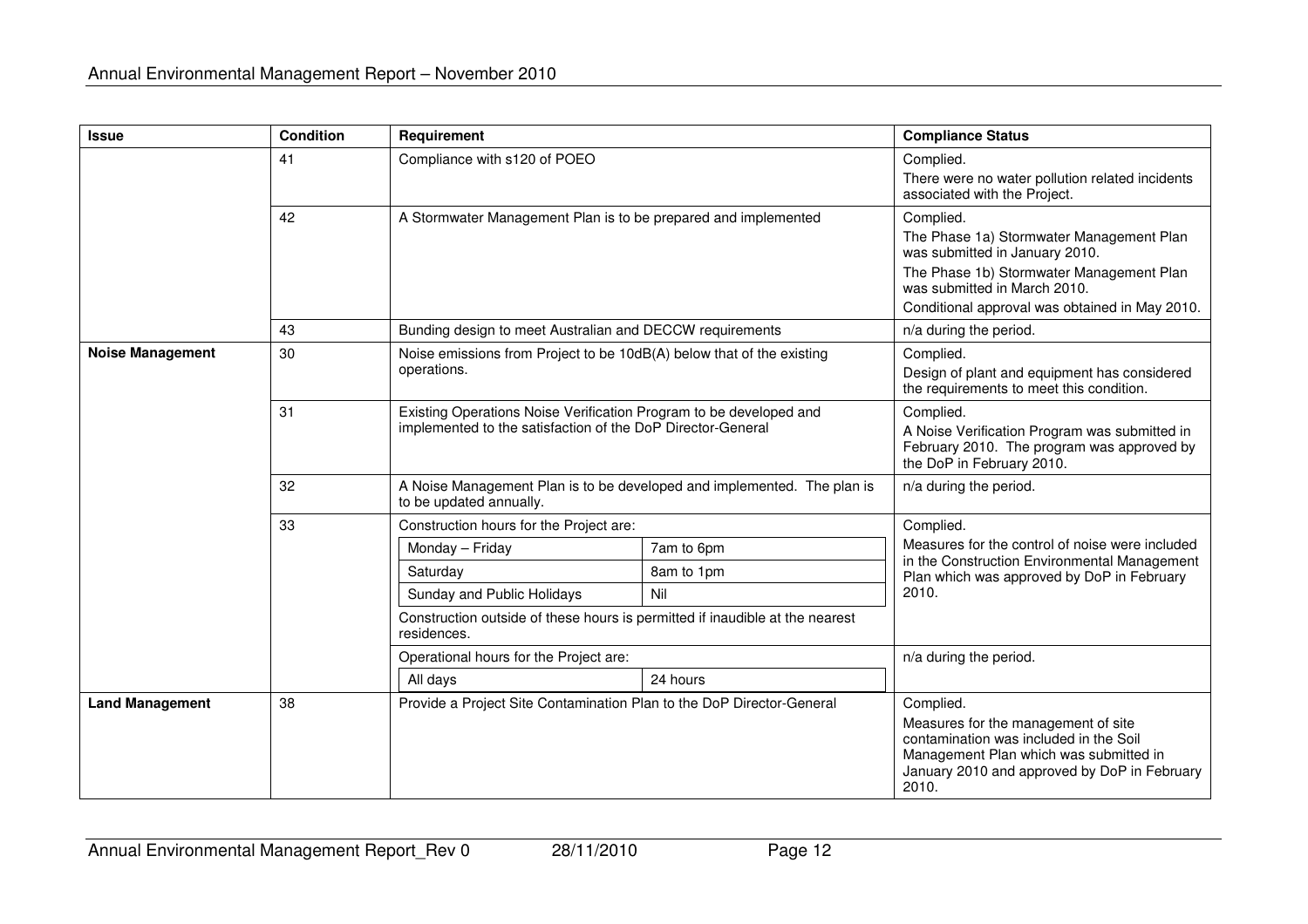| <b>Issue</b>              | <b>Condition</b> | Requirement                                                                                               | <b>Compliance Status</b>                                                                                                                                                                      |
|---------------------------|------------------|-----------------------------------------------------------------------------------------------------------|-----------------------------------------------------------------------------------------------------------------------------------------------------------------------------------------------|
|                           | 39               | Prepare an Acid Sulphate Soil Management Plan                                                             | Complied.<br>Measures for the management of acid sulphate<br>soils was included in the Soil Management Plan<br>which was submitted in January 2010 and<br>approved by DoP in February 2010.   |
|                           | 44               | Prepare an Erosion and Sediment Control Plan                                                              | Complied.<br>Measures for the control of erosion and<br>sediment were included in the Construction<br>Environmental Management Plan which was<br>approved by DoP in February 2010.            |
| <b>Traffic Management</b> | 34               | All roads, access points and parking to comply with the nominated Australian<br>Standards                 | n/a during the period.                                                                                                                                                                        |
|                           | 35               | Traffic associated with the Project must not impede traffic on Greenleaf Road<br>and Heron Road           | Complied.<br>Traffic associated with the construction has not<br>impeded traffic on Greenleaf Road.                                                                                           |
|                           | 36               | A Construction Traffic Management Plan is to be submitted to the DoP<br>Director-General                  | Complied.<br>Measures for the control of traffic were included<br>in the Construction Traffic Management Plan<br>which was submitted in January 2010 and<br>approved by DoP in February 2010. |
| <b>Visual</b>             | 45               | Prepare a Landscape Plan for the Project and submit to the DoP Director-<br>General                       | n/a during the period.                                                                                                                                                                        |
|                           | 46               | Lighting to comply with Australian Standards and avoid nuisance to<br>surrounding landusers and roadways. | n/a during the period.                                                                                                                                                                        |
| <b>Waste Management</b>   | 47               | Waste to be classified in accordance with DECCW guidelines and disposed of<br>to approved premises        | Complied.<br>Measures for the control of waste were included<br>in the Construction Environmental Management<br>Plan which was approved by DoP in February<br>2010.                           |
|                           | 48               | Prepare and implement a Waste Management Plan which has been submitted<br>to the DoP Director-General     | n/a during the period.                                                                                                                                                                        |